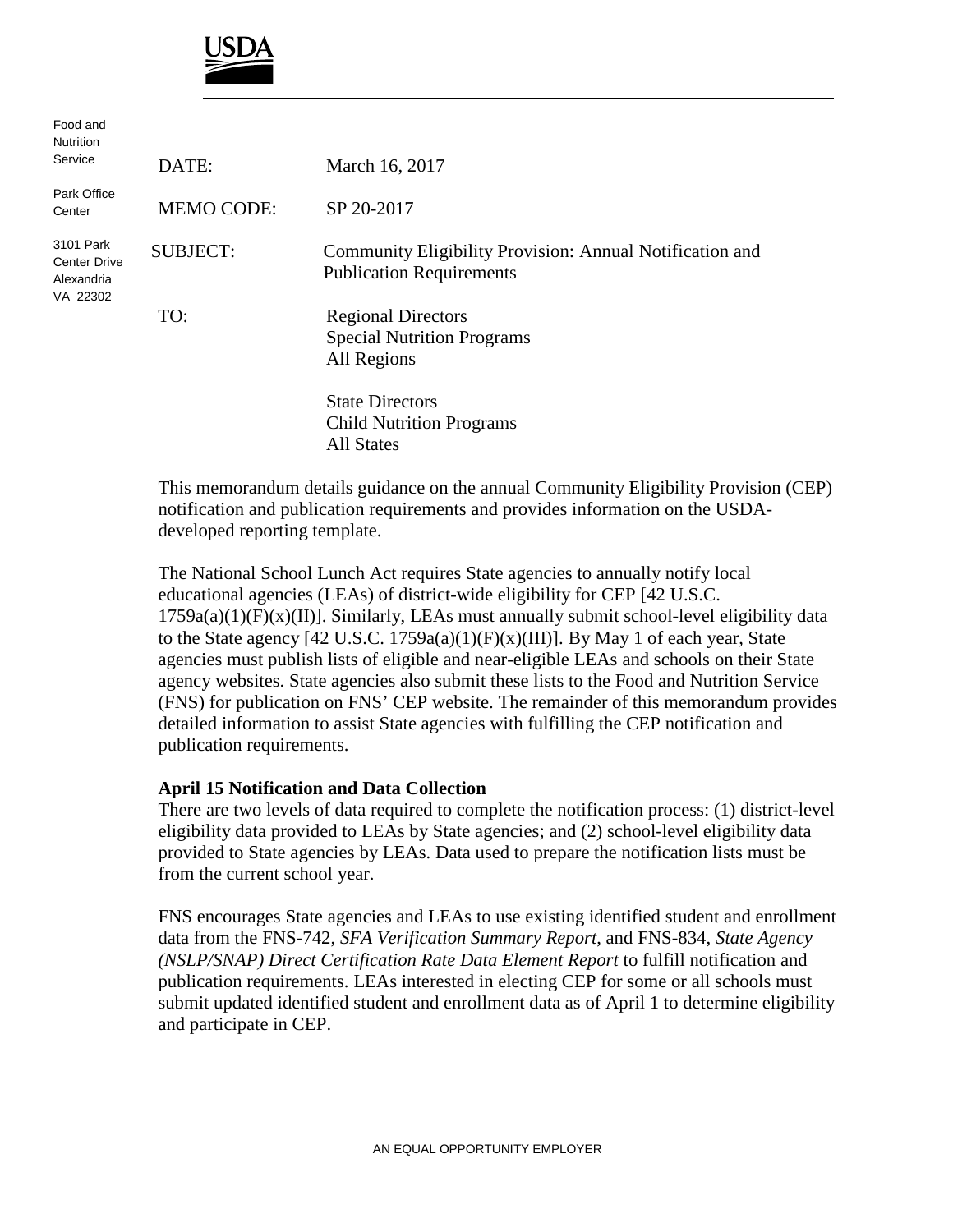Regional Directors State Directors Page 2

## **LEA Level Data**

No later than April 15, State agencies must notify each LEA of the LEA's district-wide eligibility for CEP in the following categories and provide guidance to LEAs eligible for a grace year:

- LEAs with a district-wide identified student percentage (ISP) of at least 40 percent;
- LEAs with a district-wide ISP greater than or equal to 30 percent but less than 40 percent;
- LEAs currently participating in CEP; and
- LEAs in the fourth year of CEP participation with a district-wide ISP greater than or equal to 30 percent but less than 40 percent (eligible for grace year).

State agencies may obtain the number of identified students to determine the district-wide CEP eligibility status from the *SFA Verification Summary Report* (FNS-742). The sum of the data elements in Section 3 provides the number of identified students, and Section 1 provides enrollment information for State agencies to calculate the district-wide ISP. In LEAs operating CEP or another special provision in a non-base year, the number of identified students is available from the *State Agency (NSLP/SNAP) Direct Certification Rate Data Element Report* (FNS-834) Data Element #3.

## **School Level Data**

No later than April 15, LEAs must submit to their State agency lists of schools that:

- Have an ISP of at least 40 percent;
- Have an ISP greater than or equal to 30 percent but less than 40 percent;
- Are currently participating in CEP; and
- Are currently in the fourth year of CEP participation with an ISP greater than or equal to 30 percent but less than 40 percent (eligible for grace year).

State agencies with access to school-level data may exempt LEAs from school-level notification requirements. The percentage of enrolled students directly certified with the Supplemental Nutrition Assistance Program (SNAP) may be used as a proxy for the schoollevel ISP. This proxy data may only be used for notification purposes, not actual election purposes. If proxy data is used, the notification must include a note that the data provided is a proxy for actual eligibility and interested LEAs will be expected to provide full school-level identified student data as of April 1 to participate in CEP.

## **May 1 District and School-level Publication**

No later than May 1, State agencies must post to their public websites the lists of LEAs and schools in the categories described above and provide FNS with a single link to these lists. State agencies should email the link to their notification lists to FNS at [cepnotification@fns.usda.gov.](mailto:cepnotification@fns.usda.gov)